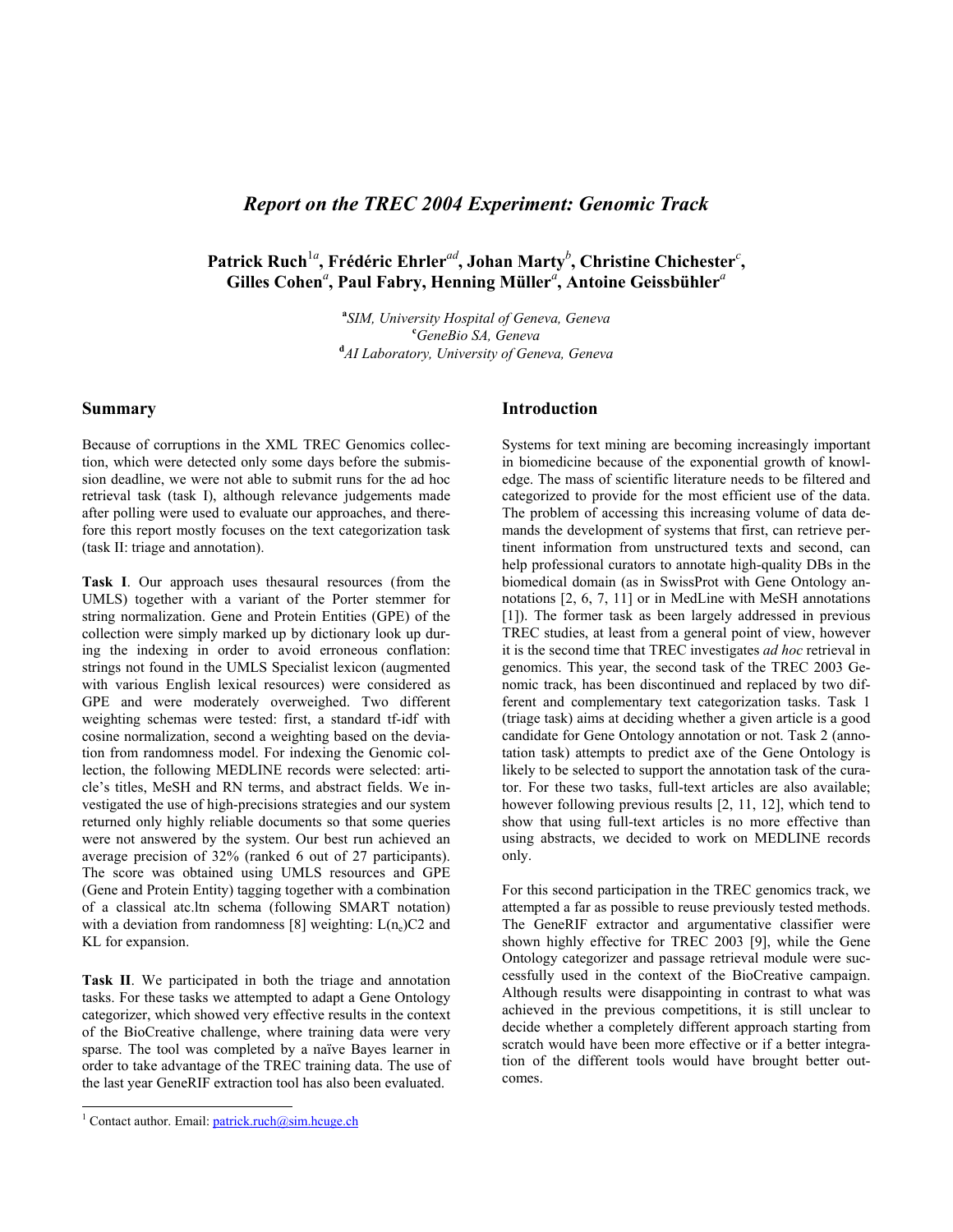## **Methods**

Because the annotation task is somehow related to the Gene-RIF extraction, we attempted to use the GeneRIF extraction tools developed last year for the information extraction task of the Genomics track.

For the triage task, we rely on a set of Bayesian learners. Three one-class classifiers using three different features (stems, bigrams and trigrams) are linearly combined to get a final binary decision: relevant or not relevant for Gene Ontology annotation. Two runs were submitted: gt2 (official name: geneteam1) uses only stems and gt3 uses a combination of stems and bigrams (official name: geneteam3). A third official run, which was supposed to combine all features (geneteam1) was submitted but due to inappropriate data manipulation, it appears that the submitted file was in fact the same as gt2.

For the annotation task, we combine three serial steps: passage selection; Gene Ontology categorization; density estimation.

#### **Passage selection**

The first step consists in selecting a segment of text likely to support the 3-class annotation. To select the appropriate passage, we use the GeneRIF extractor [9] developed for TREC 2003. First, the system ranks sentences into four argumentative moves (PURPOSE and CONCLUSION sentences are preferred to RESULTS and METHODS), then a second ranking based on the targeted gene or protein is applied, finally, the selected sentence is "shortened" to remove non-content bearing stylistic phrases such as *in this paper we report that…* The original system has been refined to favour sentences where appears the targeted proteins. This last step combines exact match and fuzzy match based on a string-to-string edit distance calculus [11]; a combination which as shown highly competitive results in the context of the BioCreative Gene Ontology categorization task.

#### **Gene Ontology categorization**

The selected textual passage is then sent to the Gene Ontology categorizer. The tools combines three binary classifier, one for each axe of the ontology. Each basic classifier return a set of candidate concepts together with a class estimate based on the categorization status value (CSV). For each basic classifier, a an empirical threshold calculated on the BioCreative data is applied, so that the CSV can serve to return a binary decision.

# **Density estimation**

While the Gene Ontology (GO) categorizer estimates the relevance of each returned GO candidate term, the density estimator provides a synthetic measure for each of the three axes. The density estimator depends on two parameters: 1) a termbased factor (TBF) based on the CSV assigned to each of the top-N considered terms; 2) a voting factor (VF): the number of terms (N) returned by the categorizer. The values for N as well as its linear combination with VF were established based on the training set for each Gene Ontology axe.

#### **Results**

Results for the triage task are reported in Table 1. Results for the annotation task are reported in Table 2.

| Run#    | Precision | Recall | F-score | Utility |
|---------|-----------|--------|---------|---------|
| (et2)   | 0.1333    | 0.1333 | 0.1333  | 0.0900  |
| 2 (gt3) | 0.1829    | 0.1833 | 0.1831  | 0 1424  |
| Best U. |           |        |         | 0.6512  |

| Table 1. Results for the triage task (ranking based on the util- |  |  |
|------------------------------------------------------------------|--|--|
| ity measure).                                                    |  |  |

| Run#       | Precision | Recall | F-score | Utility |
|------------|-----------|--------|---------|---------|
| (gta5)     | 0.2274    | 0.7859 | 0.3527  | 0.6523  |
| $2$ (gta4) | 0.2090    | 0.9354 | 0.3417  | 0.7584  |
| $3$ (gta2) | 0.2025    | 0.9535 | 0.3340  | 0.7658  |
| $4$ (gta1) | 0.2090    | 0.9778 | 0.3248  | 0.7757  |
| $5$ (gta3) | 0.1938    | 0.9798 | 0.3235  | 0.7760  |
| Best U.    |           |        |         | 0.7842  |

Table 2. Results for the annotation task (ranking based on the utility measure).

As for the metrics, it is interesting to note that F-score and utility measures are inversely ranked: the best run regarding the F-score (0.3527) is the worst regarding the utility measure (0.6523) and the best run regarding the utility measure (0.7760) obtain the lowest F-score (0.3235). Regarding the utility defined for the task, our best results are statistically similar to those obtained by the best TREC runs but the resulting system tends to classify all instances as positive !

## **Conclusion**

From a general perspective, current classification power of the triage and annotation tool are obviously insufficient. In particular, when the system tries to estimate the similarity between the input text and the cellular component axe of the Gene Ontology, the argumentative classification, which tends to select CONCLUSION and PURPOSE passages should be refined to take advantage of METHODS segments, since cellular components and tissues are often given in METHODS and MATERIALS sections of articles [13]. Following experiments made for searching similar documents in MedLine [14], we plan to evaluate the impact of global argumentation [15] and local rhetorical moves in biomedical abstracts [3] for ad hoc IR tasks.

#### **Acknowledgments**

The study reported in this paper has been supported by the SNF (MEDTAG, Grant 3200-065228.01 and an EU/OFES grant (SemanticMining, IST Grant 507505/03.0399).